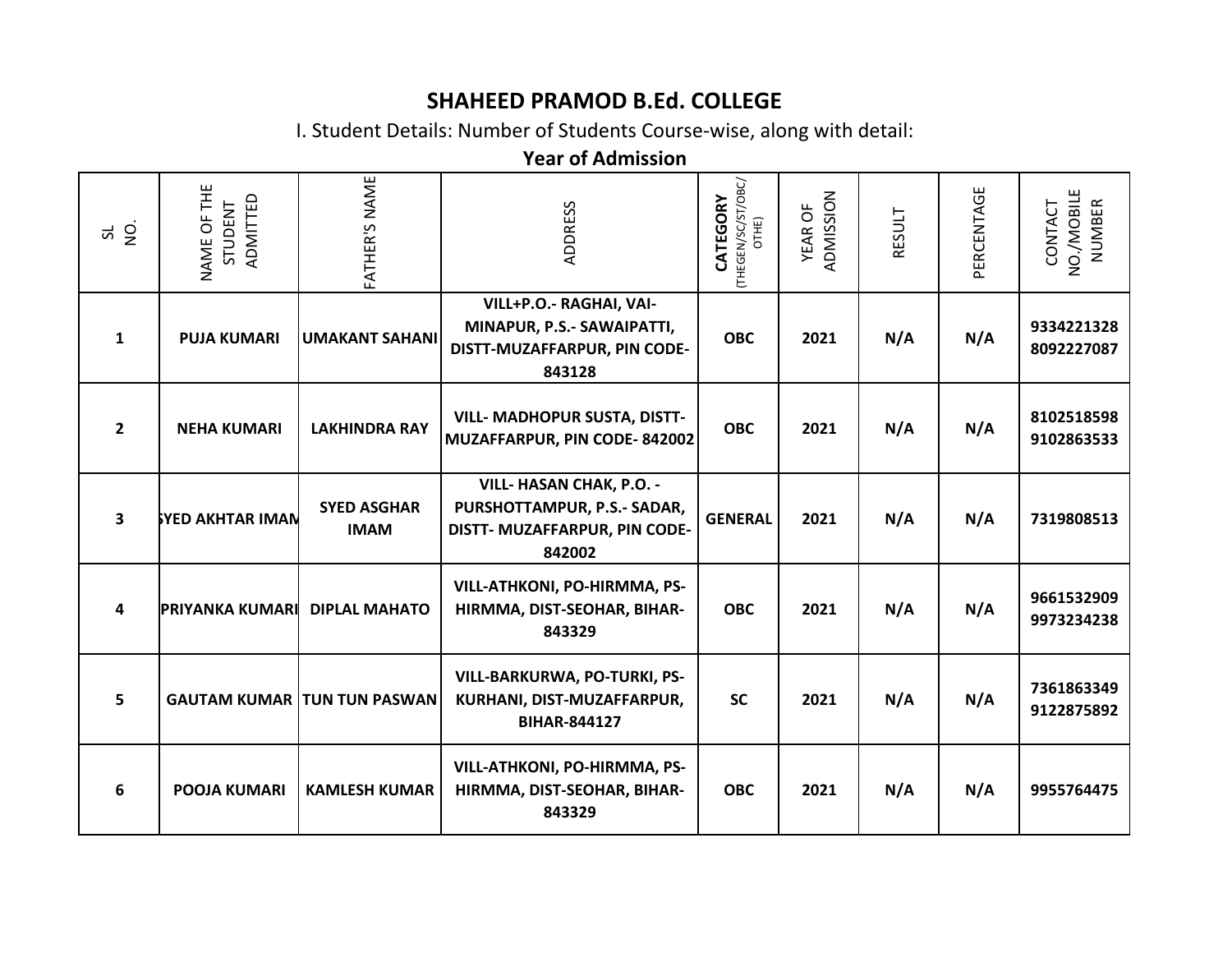| $\overline{\mathbf{z}}$ | <b>ARCHANA KUMARI</b>              | <b>PAPPU YADAV</b>                | AT+P.O- SAHILARAMPUR, VIA-<br>NARMA, P.S- HATHOURI, DISTT-<br>MUZAFFARPUR, PIN CODE-843129                                      | <b>OBC</b>     | 2021 | N/A | N/A | 7485815607<br>9110117312 |
|-------------------------|------------------------------------|-----------------------------------|---------------------------------------------------------------------------------------------------------------------------------|----------------|------|-----|-----|--------------------------|
| 8                       | <b>RAGNI KUMARI</b>                | <b>AMOD RAY</b>                   | <b>VILL- PANAPUR, P.O- RATWARA</b><br>EST., P.S- AUARI, DISTT-<br>MUZAFFARPUR, PIN CODE-843312                                  | <b>OBC</b>     | 2021 | N/A | N/A | 9939796530<br>9262660230 |
| 9                       | <b>AACHAL KUMARI</b>               | <b>VIPIN KUMAR</b>                | VILL-KOLHUA, PS-BAKHRA,<br>SARAIYA, DIST-MUZAFFARPUR,<br><b>BIHAR-843101</b>                                                    | <b>GENERAL</b> | 2021 | N/A | N/A | 9570450877               |
| 10                      | <b>RANI KUMARI</b>                 | <b>DINESH</b><br><b>CHAUDHARY</b> | VILL+PO-PIAR, PS-PIAR, DIST-<br>MUZAFFARPUR, BIHAR-843115                                                                       | <b>SC</b>      | 2021 | N/A | N/A | 9872365897               |
| 11                      | <b>SONU KUMAR</b>                  | <b>MAHESH PASWAN</b>              | <b>VILLAGE-MADHOPUR CHAK</b><br>FARIDAN, PO-BALUKARAM, DIST-<br>VAISHALI, PIN CODE-844113                                       | <b>SC</b>      | 2021 | N/A | N/A | 7870708203<br>9934236488 |
| 12                      | <b>POOJA RANI</b>                  | <b>TRIBHAWAN</b><br><b>KUMAR</b>  | VILL- SIMRA, P.O- LAKKARBANK,<br>P.S- HANSDHIA, DISTT- DUMKA<br>(JHARKHAND), PIN CODE-814145                                    | <b>GENERAL</b> | 2021 | N/A | N/A | 8340557612<br>9931125570 |
| 13                      | <b>KUMARI</b><br><b>DEEPSHIKHA</b> | <b>ARVIND KUMAR</b>               | <b>VILL- RAMGADH MAHUAWA,</b><br>P.O+P.S- PIPRAKOTHI, BLOCK-<br><b>CHAKIA, DISTT- EAST</b><br><b>CHAMPARAN, PIN CODE-845429</b> | <b>OBC</b>     | 2021 | N/A | N/A | 7209521106<br>8002865122 |
| 14                      | <b>RUTI KUMARI</b>                 | <b>RAVINDRA RAY</b>               | VILL- KURHANI, PO- KURHANI,<br>DISTT- MUZAFFARPUR, PIN CODE-<br>844120                                                          | <b>OBC</b>     | 2021 | N/A | N/A | 7488325340<br>9570514076 |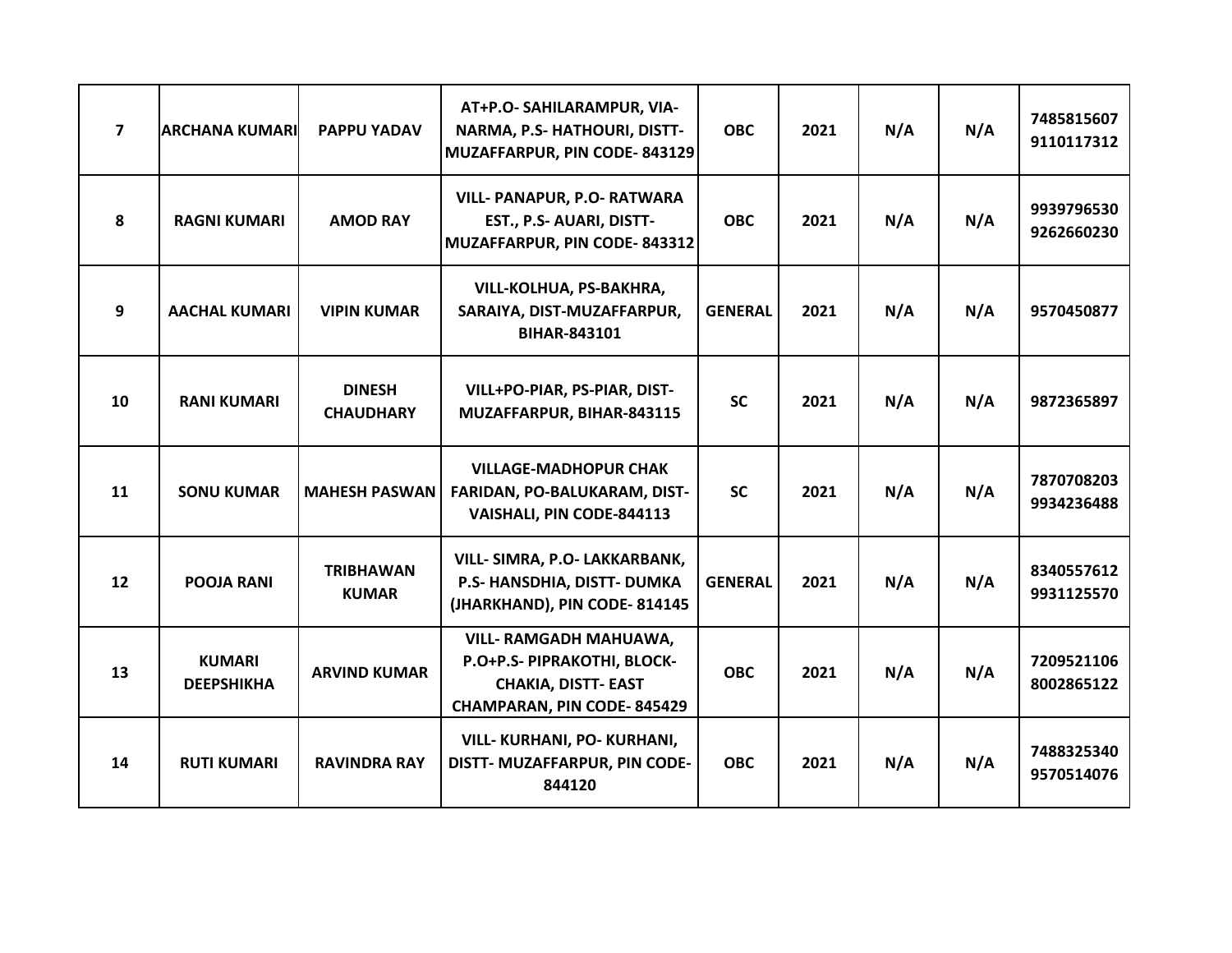| 15 | <b>ANAMIKA KUMARI</b>   | <b>VINOD KUMAR</b><br><b>SINGH</b>      | VILL- SHEKH PARSA, P.O+P.S-<br><b>MANJHA GARH, DISTT-</b><br>GOPALGANJ, PIN CODE-841427            | <b>GENERAL</b> | 2021 | N/A | N/A | 7209255968<br>6264681931 |
|----|-------------------------|-----------------------------------------|----------------------------------------------------------------------------------------------------|----------------|------|-----|-----|--------------------------|
| 16 | <b>KAUSHKI SINGH</b>    | <b>ALOK KUMAR</b><br><b>SINGH</b>       | AT- ATARDAH MARG ROAD, P.O-<br>RAMANA, P.S- SADAR, DISTT-<br>MUZAFFARPUR, PIN CODE-842002          | <b>GENERAL</b> | 2021 | N/A | N/A | 8207828133               |
| 17 | <b>RANJNA KUMARI</b>    | <b>UMESH KUMAR</b>                      | AT-MAJHAULIYA, P.O-KHABRA,<br>P.S- SADAR, DISTT-<br>MUZAFFARPUR, PIN CODE-843146                   | <b>OBC</b>     | 2021 | N/A | N/A | 9973986189<br>7296028498 |
| 18 | <b>RUBY KUMARI</b>      | <b>JAGANNATH</b><br><b>PRASAD SINGH</b> | VILL-NAYA NAGAR RANI DIYARA,<br>PS-KRISNDASPUR, PS-KAHAL<br>GAON, DIST-BHAGALPUR, BIHAR-<br>813222 | <b>ST</b>      | 2021 | N/A | N/A | 8877494959<br>8877558222 |
| 19 | <b>NAHJABIN PERWEEI</b> | <b>MD JAHANGIR</b><br><b>ANSARI</b>     | VILL- DHATA TOL, P.O+P.S -<br>LAUKAHI, DISTT- MADHUBANI, PIN<br><b>CODE-847108</b>                 | <b>OBC</b>     | 2021 | N/A | N/A | 9576964980<br>9934687320 |
| 20 | <b>MD NOOR HASAN</b>    | <b>MD ALI HUSAIN</b>                    | VILL- MAJHAURA, P.O- LAXMIPUR,<br>P.S- LAUKAHA, DISTT-<br>MADHUBANI, PIN CODE-847421               | <b>OBC</b>     | 2021 | N/A | N/A | 7443807962<br>9525245009 |
| 21 | <b>URMILA KUMARI</b>    | <b>ANANT LAL</b><br><b>PASWAN</b>       | VILL- BARKURWA, P.O- TURKI, P.S-<br>KURHANI, DISTT-MUZAFFARPUR,<br><b>PIN CODE-844127</b>          | SC/ST          | 2021 | N/A | N/A | 8709464498<br>8292803197 |
| 22 | <b>ABHISHEK RAJ</b>     | <b>RAJNARAYAN</b><br><b>PASWAN</b>      | <b>VILL+P.O- KISHUNPUR</b><br>MADHUBAN, P.S- KURHANI, DISTT-<br>MUZAFFARPUR, PIN CODE-844127       | SC/ST          | 2021 | N/A | N/A | 9939320169<br>8757051246 |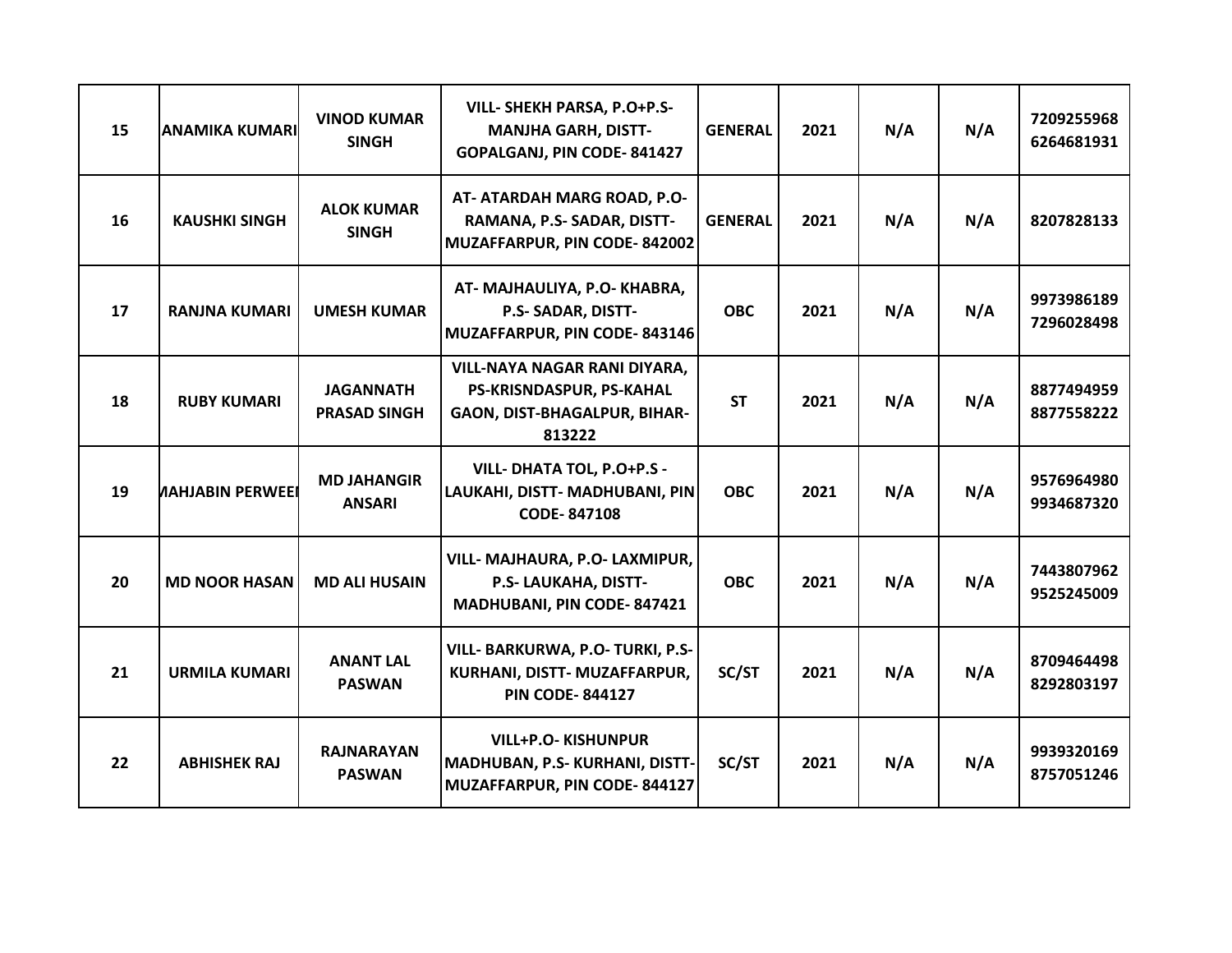| 23 | <b>RINKU KUMARI</b>                   | <b>RAJ PATAN</b><br><b>PASWAN</b>   | VILL-PHIROJPUR, PO-GANIARI, PS-<br>SAKRA, DIST-MUZAFFARPUR,<br><b>BIHAR-843119</b>               | <b>SC</b>      | 2021 | N/A | N/A | 6204744776<br>9162825542 |
|----|---------------------------------------|-------------------------------------|--------------------------------------------------------------------------------------------------|----------------|------|-----|-----|--------------------------|
| 24 | <b>NITESH KUMAR</b>                   | <b>SHANKAR</b><br><b>PASWAN</b>     | <b>VILL-BASATPUR MALIKAN, PO-</b><br><b>BARKAGAON, PS-KARJA, DIST-</b><br>MUZAFARPUR-843109      | <b>SC</b>      | 2021 | N/A | N/A | 6202076198<br>9934966011 |
| 25 | <b>ANJALI KUMARI</b>                  | <b>RAM SURAT RAY</b>                | VILL- PANAPUR, P.O- RATWARA<br>VINDBARA EST., P.S- AUARI, DISTT-<br>MUZAFFARPUR, PIN CODE-843312 | <b>OBC</b>     | 2021 | N/A | N/A | 6206651570<br>6207583476 |
| 26 | <b>MITHLESH KUMAR</b><br><b>YADAV</b> | <b>KISHORI RAY</b>                  | VILL+PO+PS-RAJEPUR, DIST-EAST<br>CHAMPARAN-845406                                                | <b>OBC</b>     | 2021 | N/A | N/A | 8757020525<br>6204292451 |
| 27 | <b>KUMARI CHANDAN</b>                 | <b>VIRENDRA KUMAR</b><br><b>RAJ</b> | VILL- MORENISE, P.O- BASAULI, P.S.<br>MANIYARI, DISTT- MUZAFFARPUR,<br><b>PIN CODE-844127</b>    | <b>OBC</b>     | 2021 | N/A | N/A | 9199550920<br>9939717078 |
| 28 | <b>MD ARIF RAJA</b>                   | <b>MD ISLAM</b>                     | AT-ZAKRIYA COLONIY SADPURA,<br>DIST-MUZAFFARPUR-842002                                           | <b>OBC</b>     | 2021 | N/A | N/A | 8540843543<br>8873429040 |
| 29 | <b>KHADIJA KHATOON</b>                | <b>MD NASEEM</b>                    | <b>VILL-JAHANGIPUR MOTIPUR, DIST-</b><br>MUZAFARPUR-843111                                       | <b>OBC</b>     | 2021 | N/A | N/A | 8287271160<br>7294852226 |
| 30 | <b>KASHIF AHMAD</b>                   | <b>AQUIL AHMAD</b>                  | VILL+PO-MAHARTHA, PS-KANTI,<br>DIST-MUZAFFARPUR-843109                                           | <b>GENERAL</b> | 2021 | N/A | N/A | 9708940062               |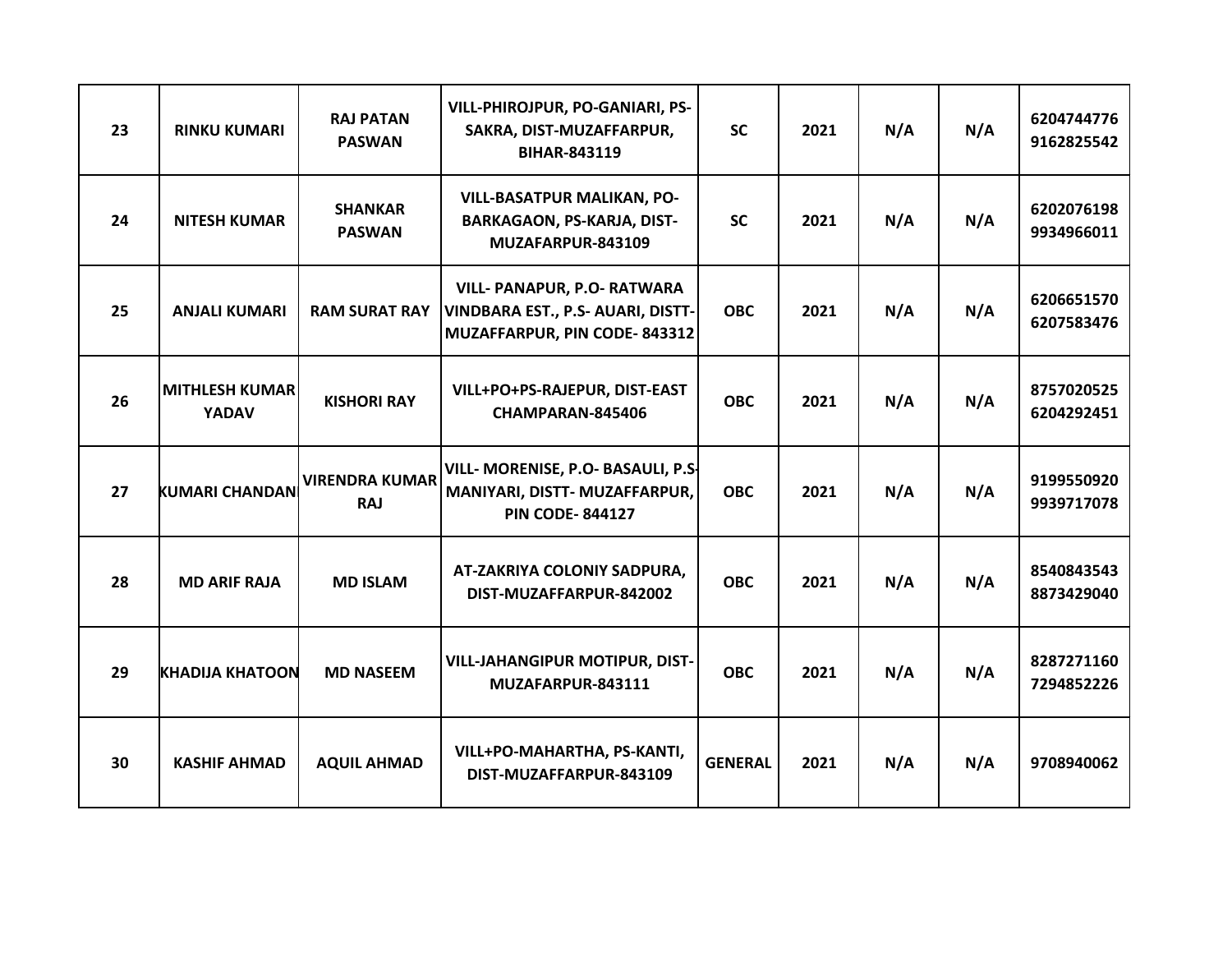| 31 | <b>RUBY KUMARI</b>              | <b>PHUL KUMAR</b><br><b>PASWAN</b>  | <b>VILL-KHANGURA, PO-KHANGURA</b><br>DIH, PS-KATRA, DIST-<br>MUZAFFARPUR-843321                                   | <b>SC</b>      | 2021 | N/A | N/A | 9304300660<br>9973909478 |
|----|---------------------------------|-------------------------------------|-------------------------------------------------------------------------------------------------------------------|----------------|------|-----|-----|--------------------------|
| 32 | <b>NEHA KUMARI</b>              | <b>RAM KUMAR</b>                    | <b>VILL-KHANGURA, PO-KHANGURA</b><br>DIH, PS-KATRA, DIST-<br>MUZAFFARPUR-843321                                   | <b>OBC</b>     | 2021 | N/A | N/A | 8210613596<br>6205402823 |
| 33 | <b>KUMARI SIMMI</b>             | <b>RAJ KUMAR SINGH</b>              | VILL- BUDHKARA, P.O- TEHWARA,<br><b>BLOCK- KATRA, DISTT-</b><br>MUZAFFARPUR, PIN CODE-843321                      | <b>GENERAL</b> | 2021 | N/A | N/A | 8252568397<br>9910071341 |
| 34 | <b>JAY KUMAR</b>                | <b>RAJ NANDAN RAM</b>               | VILL+PO-LOMA, P.S-GAYGHAT,<br>DIST-MUZAFFARPUR, BIHAR-<br>843118                                                  | <b>SC</b>      | 2021 | N/A | N/A | 9507993973<br>9199572206 |
| 35 | <b>MADHURI</b><br><b>RANJAN</b> | <b>AWADHESH SINGH</b>               | VILL-KERMA, PO-KERMA, PS-<br>KUDHANI, VIA-TURKI, DIST-<br>MUZAFFARPUR, PIN CODE-844127                            | <b>OBC</b>     | 2021 | N/A | N/A | 7903339310<br>9430837262 |
| 36 | <b>AMRITA KUMARI</b>            | <b>VINOD PRASAD</b><br><b>SINGH</b> | W/O-AJIT KUMAR, VILL-CHHAJAN<br><b>HARIRAY TOLA, PO-CHHAJAN</b><br><b>HARSHANKAR, DIST-</b><br>MUZAFFARPUR-844127 | <b>GENERAL</b> | 2021 | N/A | N/A | 6290595988<br>8282829808 |
| 37 | <b>ARPITA KUMARI</b>            | <b>ARUN KUMAR</b>                   | VILL+PO-BASAULI, PS-KUDHANI,<br>VAYA-TURKI, DIST-MUZAFFARPUR,<br><b>PIN CODE-844127</b>                           | <b>OBC</b>     | 2021 | N/A | N/A | 9431404204               |
| 38 | <b>PUSHPA KUMARI</b>            | <b>VIRENDRA ROY</b>                 | VILL-PIROUNCHHA, PO-KANTA,<br>DIST-MUZAFFARPUR, PIN CODE-<br>847107                                               | <b>OBC</b>     | 2021 | N/A | N/A | 9661064561<br>9934979177 |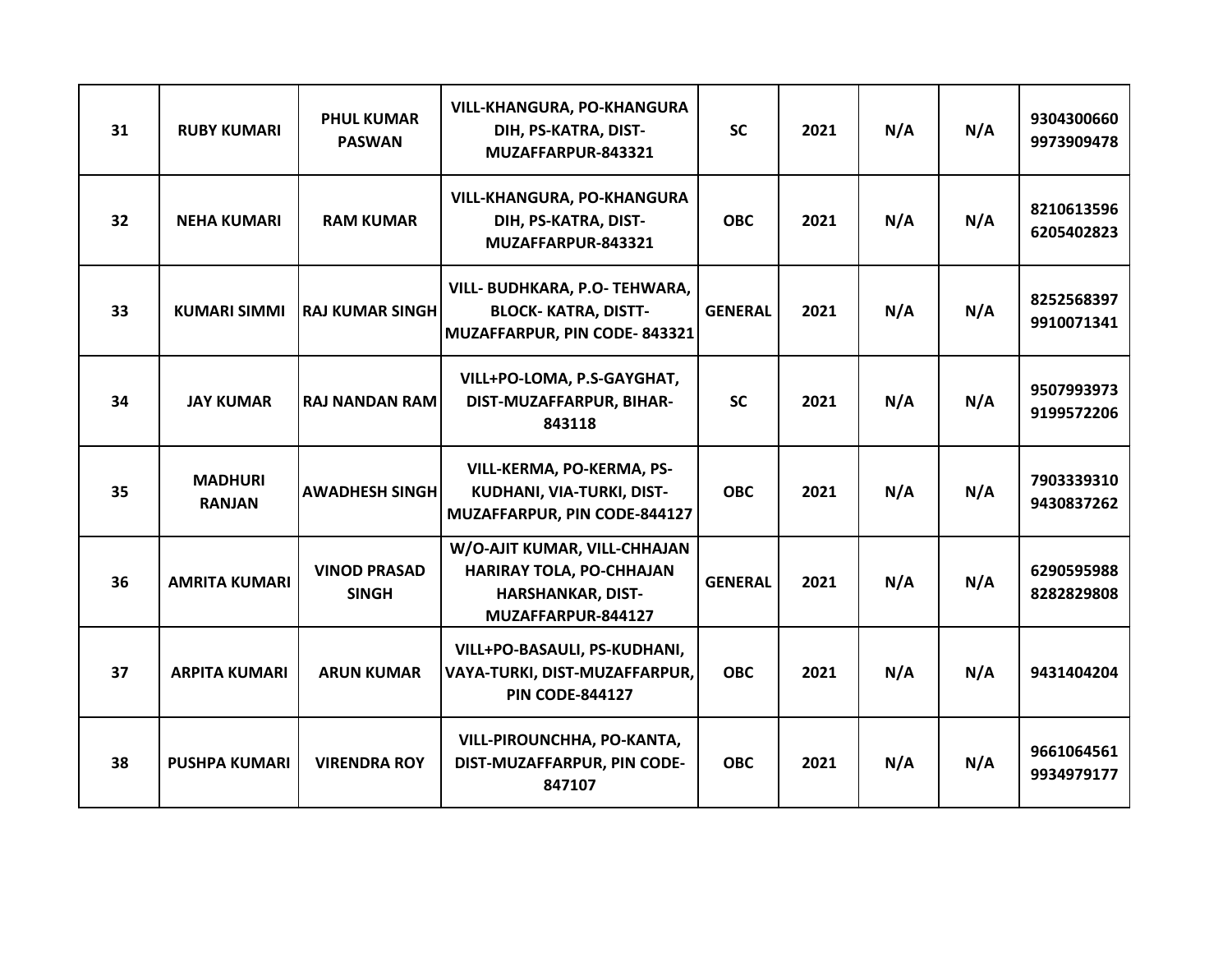| 39 | <b>ANAMIKA</b><br><b>KUMARI</b>        | <b>AJAY KUMAR</b><br><b>PATEL</b>      | AT-RAMDAS MAJHAULI, PO+PS-<br>BOCHAHA, DIST-MUZAFFARPUR,<br><b>PIN CODE-843103</b>              | <b>OBC</b>     | 2021 | N/A | N/A | 8229835874               |
|----|----------------------------------------|----------------------------------------|-------------------------------------------------------------------------------------------------|----------------|------|-----|-----|--------------------------|
| 40 | <b>RANJAN KUMARI</b>                   | <b>SHASHI BHUSHAN</b><br><b>SAHANI</b> | <b>VILL-RAMDAS MAJHAULI, PO+PS-</b><br><b>BOCHAHA, DIST-MUZAFFARPUR-</b><br>843103              | <b>OBC</b>     | 2021 | N/A | N/A | 7549195044               |
| 41 | <b>NAVEEN KUMAR</b>                    | <b>RAM BILASH</b><br><b>CHOUDHARY</b>  | VILL+P.O- JANAR, P.S- AURAI, VIA-<br>KOAHI, DISTT- MUZAFFARPUR, PIN<br>CODE-843117              | SC/ST          | 2021 | N/A | N/A | 7909088214<br>9708009892 |
| 42 | <b>RAM BABU</b><br><b>KUMAR PASWAN</b> | <b>RAM PUKAR</b><br><b>PASWAN</b>      | VILL+P.O- JANAR, P.S- AURAI, VIA-<br><b>RAMPUR HARI, DISTT-</b><br>MUZAFFARPUR, PIN CODE-843117 | SC/ST          | 2021 | N/A | N/A | 9852245606               |
| 43 | <b>RUPESH KUMAR</b>                    | <b>RUPLAL BAITHA</b>                   | VILL+P.O- JANAR, P.S- AURAI,<br>DISTT- MUZAFFARPUR, PIN CODE-<br>843117                         | SC/ST          | 2021 | N/A | N/A | 9955066056<br>9199998300 |
| 44 | <b>SURESH BAITHA</b>                   | <b>RAM SURAT</b><br><b>BAITHA</b>      | VILL+P.O- JANAR, P.S- AURAI, VIA-<br>KOAHI, DISTT- MUZAFFARPUR, PIN<br>CODE-843117              | SC/ST          | 2021 | N/A | N/A | 6207960937<br>9504469577 |
| 45 | <b>RAMESH KUMAR</b>                    | <b>RAMPUKAR</b><br><b>PASWAN</b>       | VILL+P.O- JANAR, P.S- AURAI,<br>DISTT- MUZAFFARPUR, PIN CODE-<br>843117                         | SC/ST          | 2021 | N/A | N/A | 6200191038<br>9065074467 |
| 46 | <b>SABANA</b><br><b>PARWEEN</b>        | <b>AMINUDDIN</b>                       | VILL+PO-AMRAKH, PS-MANIYARI,<br>VIA-SILOUT, DIST-MUZAFFARPUR,<br><b>PIN CODE-843119</b>         | <b>GENERAL</b> | 2021 | N/A | N/A | 9973358099<br>8002807561 |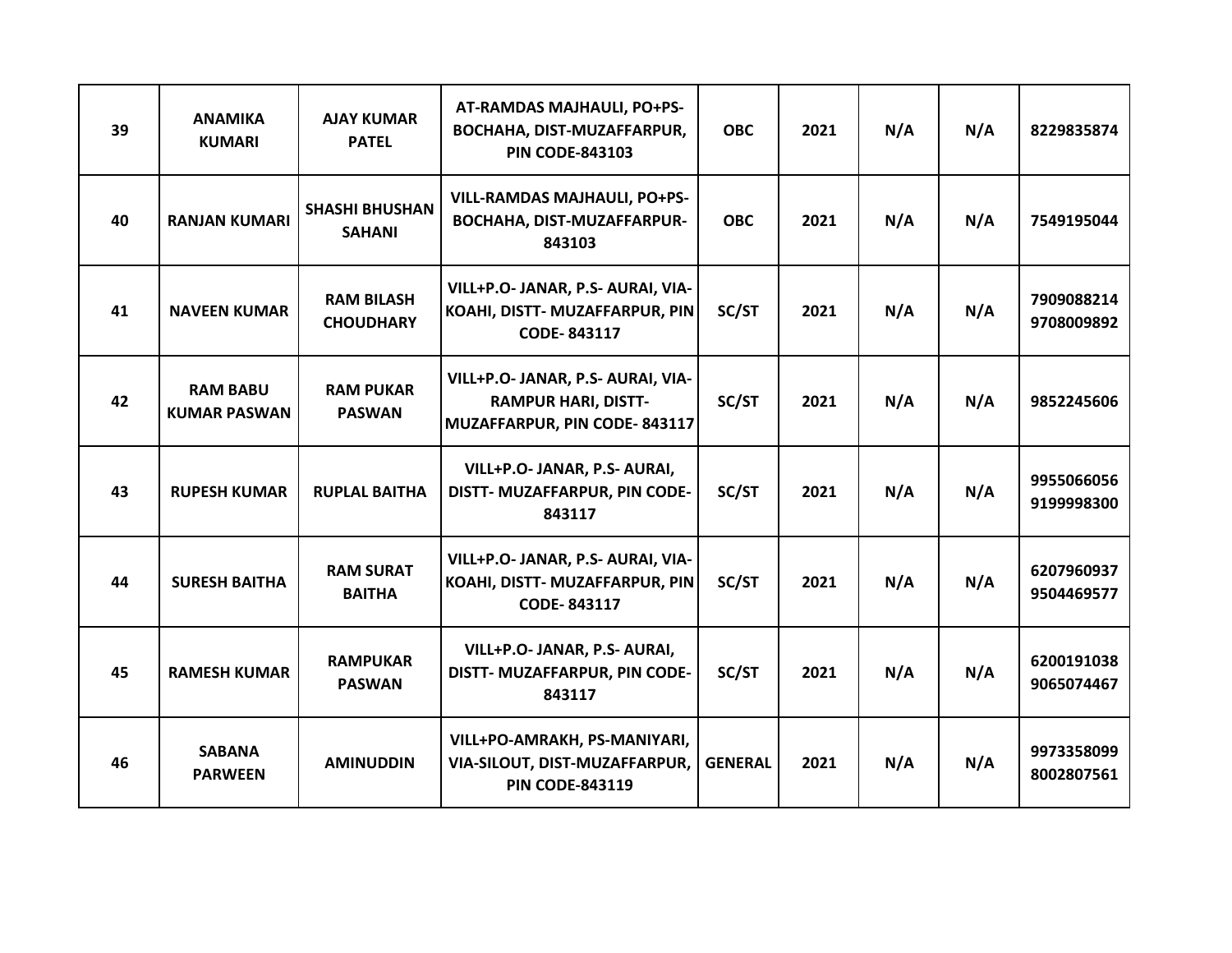| 47 | <b>SAGUFTA</b><br><b>PARWEEN</b> | <b>AMINUDDIN</b>                    | VILL+PO-AMRAKH, PS-MANIYARI,<br>VIA-SILOUT, DIST-MUZAFFARPUR,<br><b>PIN CODE-843119</b>             | <b>GENERAL</b> | 2021 | N/A | N/A | 9973358099<br>8002807561 |
|----|----------------------------------|-------------------------------------|-----------------------------------------------------------------------------------------------------|----------------|------|-----|-----|--------------------------|
| 48 | <b>MICKY KUMARI</b>              | <b>NABINDU THAKUR</b>               | VILL+PO-KISHUNPUR MADHUVAN,<br>PS-KURHNI, DIST-MUZAFFARPUR-<br>844127                               | <b>OBC</b>     | 2021 | N/A | N/A | 8092492562               |
| 49 | <b>KISHOR KUMAR</b>              | <b>LAKHI CHAND</b><br><b>KUMAR</b>  | <b>VILL+PO-CHHIRAULI, PS-</b><br>MANIYARI, VIA- SILOUT, DIST-<br><b>MUZAFFARPUR PIN CODE-843119</b> | <b>OBC</b>     | 2021 | N/A | N/A | 9955677189<br>7970526951 |
| 50 | <b>NITU KUMARI</b>               | <b>ANAND ROY</b>                    | AT+PO-CHHITRAULI, VIA-SILOUT,<br><b>PS-MANIYARI, DIST-</b><br>MUZAFFARPUR, BIHAR-843119             | <b>OBC</b>     | 2021 | N/A | N/A | 6202017312<br>9893352432 |
| 51 | <b>HIMANSHU</b><br><b>KUMAR</b>  | <b>HARI MANGAL</b><br><b>BAITHA</b> | VILL+PO-BARAHI JAGDISH, PS-<br>PURHAHIYA, DIST-SHEVOHAR-<br>843334                                  | <b>SC</b>      | 2021 | N/A | N/A | 7482936863<br>9708009892 |
| 52 | PRIYA PALLAWI                    | <b>PREM KUMAR</b><br><b>SINGH</b>   | <b>VILL+PO-PAIGAMARPUR, DIST-</b><br>MUZAFFARPUR, BIHAR-843119                                      | <b>OBC</b>     | 2021 | N/A | N/A | 6202398954               |
| 53 | <b>PUJA KUMARI</b>               | <b>RAMESHWAR</b><br><b>PRASAD</b>   | VILL-DHARAMPUR, PO-AHIYAPUR,<br><b>PS-SAHEBGANJ, DIST-</b><br>MUZAFFARPUR, BIHAR-843125             | <b>OBC</b>     | 2021 | N/A | N/A | 9973685734<br>9816067403 |
| 54 | <b>RINA KUMARI</b>               | <b>RAM BALI</b><br><b>PASWAN</b>    | VILL-TORIYAHI, PO-LALMANIYA,<br>DIST-MADHUBANI, BIHAR-847421                                        | <b>SC</b>      | 2021 | N/A | N/A | 955662162<br>8294094244  |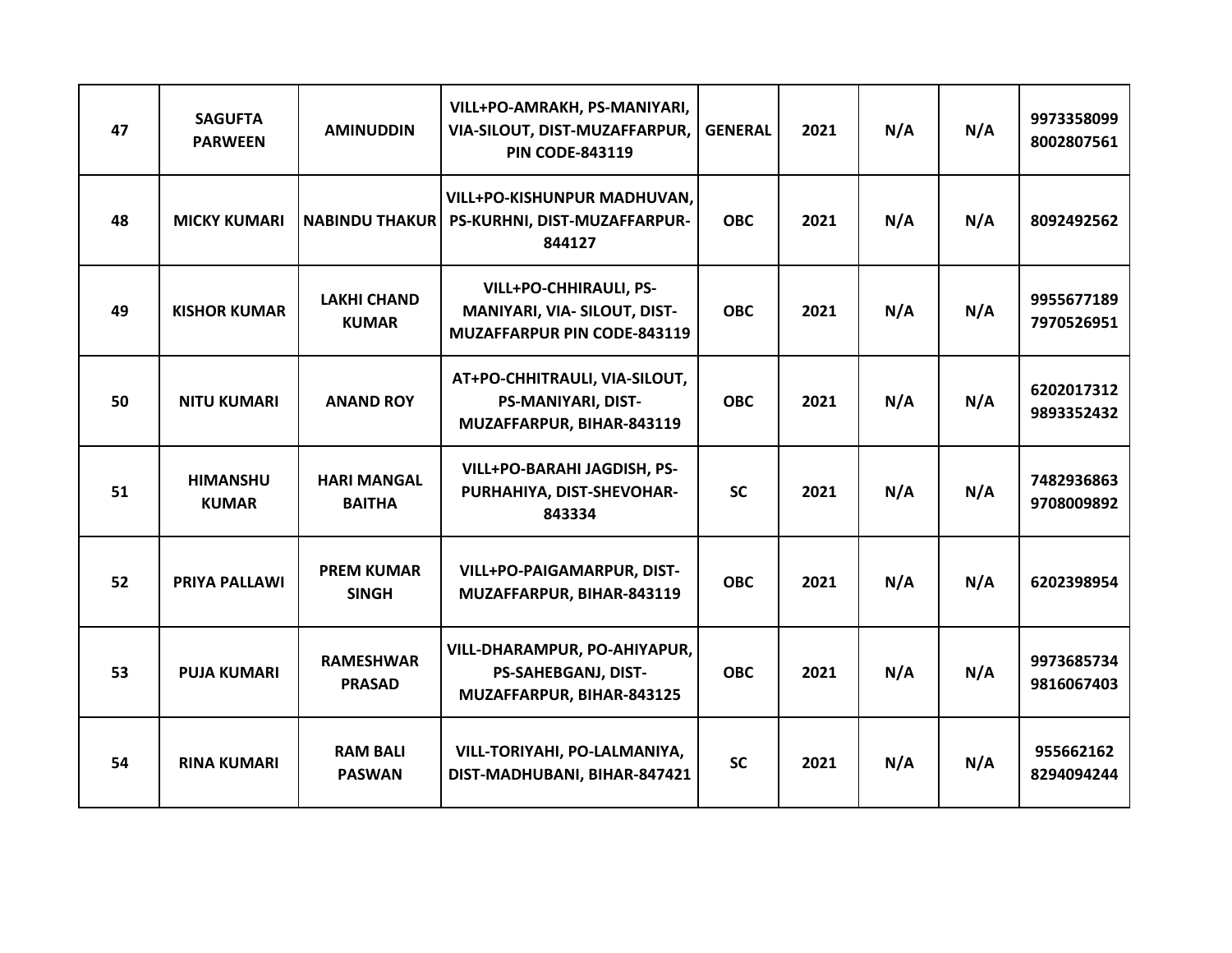| 55 | <b>RUBI KUMARI</b>                  | <b>UPENDRA</b><br><b>PASWAN</b>     | <b>VILL-MADHOPUR CAHK FARIDAN,</b><br>PO-BALUKARAM, DIST-VAISHALI-<br>844113                                         | <b>SC</b>      | 2021 | N/A | N/A | 7488900694<br>9934236488 |
|----|-------------------------------------|-------------------------------------|----------------------------------------------------------------------------------------------------------------------|----------------|------|-----|-----|--------------------------|
| 56 | <b>KAMODH KUMA</b><br><b>BAITHA</b> | <b>NARESH BAITHA</b>                | <b>VILL-NARHA GOT, PO-NARHA</b><br>PANAPUR, PS-RAJEPUR, DIST-EAST<br>CHAMPARAN, BIHAR-845406                         | <b>SC</b>      | 2021 | N/A | N/A | 7633624405<br>9006662713 |
| 57 | <b>TARIK ANWAR</b>                  | <b>ABDUL MUMTAJ</b>                 | <b>VILL-TURKI DARBAL TOLA, PO-</b><br>TURKI KHARAUA, PS-MINAPUR,<br>DIST-MUZAFFARPUR, BIHAR-<br>843128               | <b>SC</b>      | 2021 | N/A | N/A | 9973854786               |
| 58 | <b>PRAGTI</b>                       | <b>MUKESH KUMAR</b>                 | AT-ANAND VIHAR COLONY,<br><b>SAHWAJPUR SOUTH, PO-</b><br>BHIKHANPUR, PS-AHIYAPUR, DIST-<br>MUZAFFARPUR, BIHAR-842001 | <b>GENERAL</b> | 2021 | N/A | N/A | 6203383374<br>6200201575 |
| 59 | <b>KOMAL KUMARI</b>                 | <b>MUKESH KUMAR</b><br><b>SINGH</b> | C/O-BRAJESH KUMAR, HOUSE NO.-<br>90, JASAULI, DIST-MUZAFFARPUR,<br><b>BIHAR-843141</b>                               | <b>GENERAL</b> | 2021 | N/A | N/A | 9204287592<br>6204536106 |
| 60 | <b>PINKI KUMARI</b>                 | <b>MANOJ KUMAR</b>                  | D/O-MANOJ KUMAR, VILL-<br><b>BHAGWANPUR BOCHAHA, DIST-</b><br>MUZAFFARPUR, BIHAR-843103                              | <b>OBC</b>     | 2021 | N/A | N/A |                          |
| 61 | <b>GAUTAM KUMAR</b>                 | <b>DILIP KUMAR</b><br><b>PANDEY</b> | <b>VILL-MADHAUL, PO-SUSTA</b><br>MADHOPUR, DIST-MUZAFFARPUR,<br><b>BIHAR-842002</b>                                  | <b>GENERAL</b> | 2021 | N/A | N/A | 8092899145<br>9771523730 |
| 62 | <b>APRAJITA</b>                     | <b>SURESH KUMAR</b><br><b>SARAS</b> | AT- CHANAKYA BIHAR,<br><b>GOBARSAHI, PO-DUMARI, PS-</b><br>SADAR, DIST-MUZAFFARPUR,<br>BIHAR-842001                  | <b>GENERAL</b> | 2021 | N/A | N/A | 7061246367               |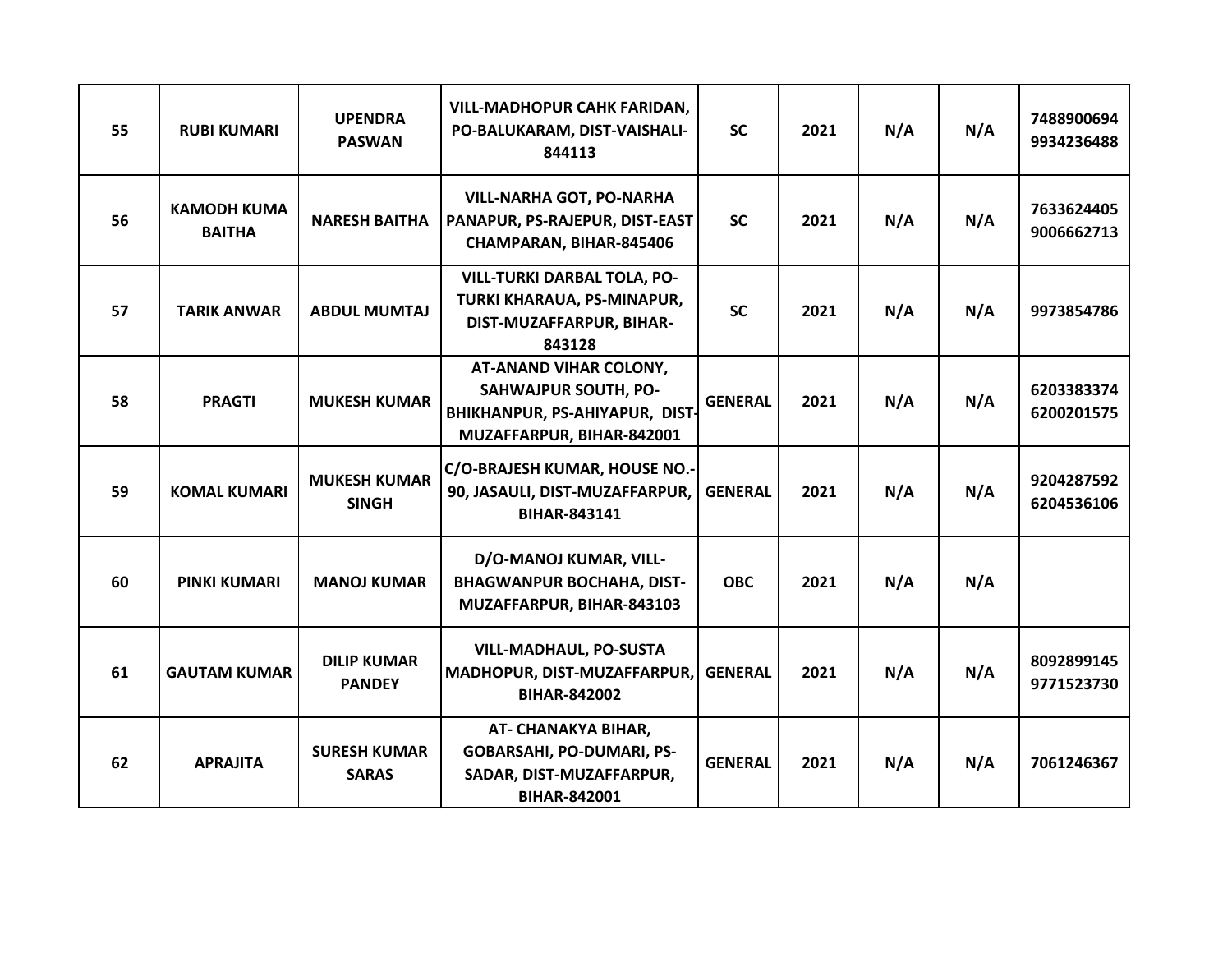| 63 | <b>SONU KUMAR</b><br><b>RAM</b>   | <b>JAGDISH RAM</b>                      | <b>VILL-DUBAHA, PO-KRISHNA</b><br>NAGAR, PS-MADHUBANI, DIST-<br>EAST CHAMPARAN(MOTIHARI),<br><b>BIHAR-845420</b> | <b>SC</b>      | 2021 | N/A | N/A | 9939283187<br>7070407926 |
|----|-----------------------------------|-----------------------------------------|------------------------------------------------------------------------------------------------------------------|----------------|------|-----|-----|--------------------------|
| 64 | <b>NIRMALA KUMARIL</b>            | <b>SURESH PASWAN</b>                    | W/O- VIJAY KUMAR PASWAN, VILL-<br><b>BHIKHANPURA DHARAMPUR RAM</b><br>RAE, DIST-VAISHALI, BIHAR-<br>844504       | <b>SC</b>      | 2021 | N/A | N/A | 7739132155               |
| 65 | <b>JOTI</b><br><b>SHRIWASTAW</b>  | <b>DEEPAK KUMAR</b><br><b>SRIWASTAW</b> | <b>AT-RANIGANJ BARA CHAKIA</b><br>WARD NO-03, DIST-EAST<br>CHAMPARAN, BIHAR-845412                               | <b>GENERAL</b> | 2021 | N/A | N/A | 9835404927<br>9142171244 |
| 66 | <b>FATEMA</b><br><b>KHATOON</b>   | <b>SAHIMUL HAQUE</b>                    | <b>MAULANAGAR, PACHNAUR</b><br>MURAHI, DIST- SITAMARHI, BIHAR- GENERAL<br>843316                                 |                | 2021 | N/A | N/A | 8969224687<br>8340692360 |
| 67 | <b>SONI KUMARI</b>                | <b>BHOGINDRA RAY</b>                    | VILL-CHAKHODAYA, PO-GOVIND<br>PUR BELA PS-VALI GAV, DIST-<br>VAISHALI, BIHAR-843114                              | <b>OBC</b>     | 2021 | N/A | N/A | 8700587577<br>9973132501 |
| 68 | <b>MANOJ KUMAR</b>                | <b>MAHESH RAY</b>                       | S/O MAHESH RAY MORNIST,<br>BASAULI, DIST-MUZAFFARPUR,<br><b>BIHAR-844127</b>                                     | <b>OBC</b>     | 2021 | N/A | N/A | 7255050713               |
| 69 | <b>MINTU KUMAR</b>                | <b>PRADEEP RAM</b>                      | VILL+PO-JAGAR, PS-AURAI, DIST-<br>MUZAFFARPUR, BIHAR-843117                                                      | <b>ST</b>      | 2021 | N/A | N/A | 9199991700<br>7700081906 |
| 70 | <b>VAISHANAVI</b><br><b>PATEL</b> | <b>VIJAY KUMAR</b><br><b>PATEL</b>      | <b>VILL+PO-SHUBHANKARPUR, PS-</b><br>KANTI, DIST-MUZAFFARPUR,<br><b>BIHAR-843113</b>                             | <b>OBC</b>     | 2021 | N/A | N/A | 7632966821<br>7488214844 |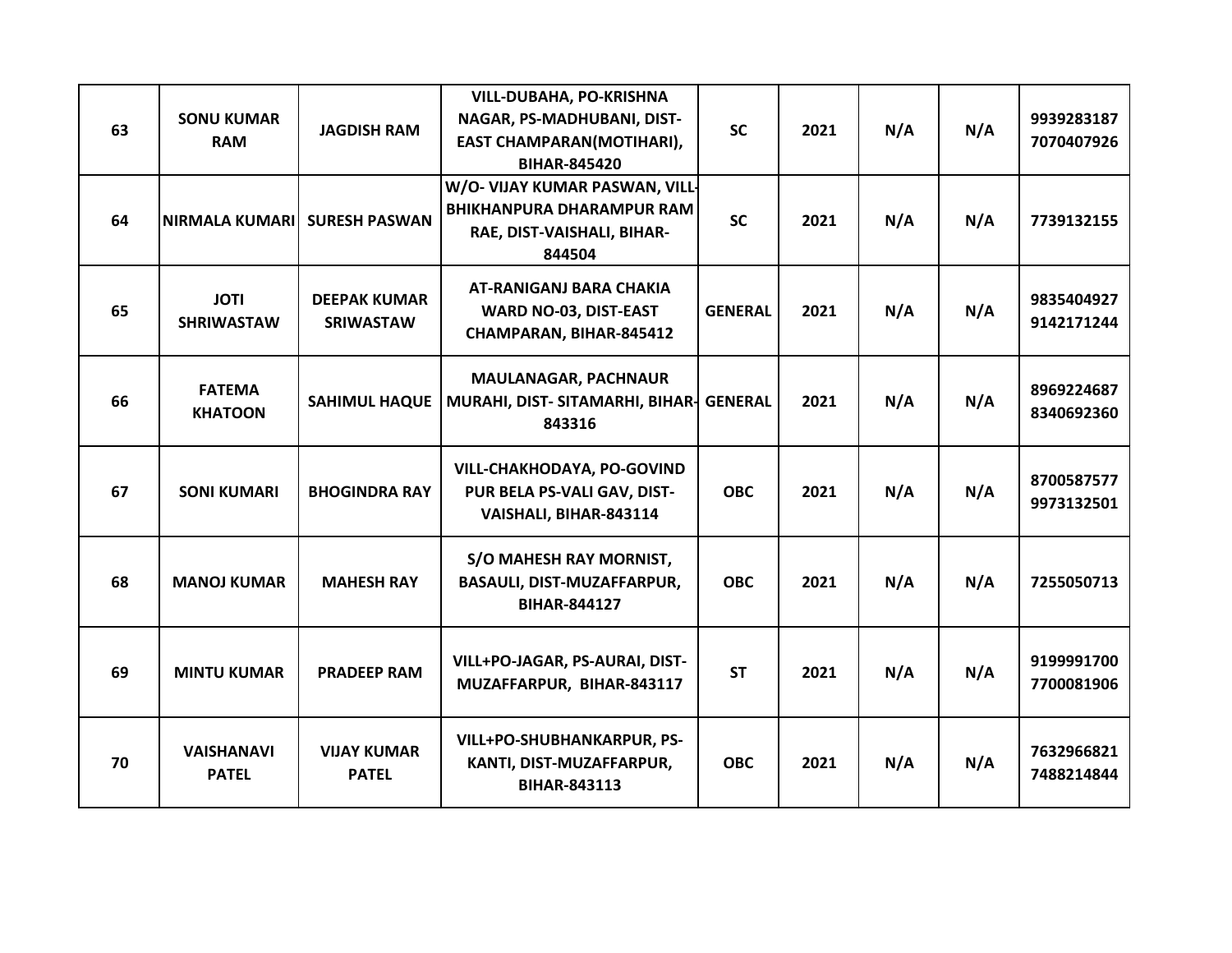| 71 | <b>CHANDANI KUMAR</b>             | <b>DINESH SAH</b>                      | <b>VILL-MAHAMMDPUR MOBARAK,</b><br>PO-PURUSHOTTAMPUR, PS-<br>MANIYARI, DIST-MUZAFFARPUR,<br><b>BIHAR-842002</b> | <b>OBC</b>     | 2021 | N/A | N/A | 7763974145<br>9934845404 |
|----|-----------------------------------|----------------------------------------|-----------------------------------------------------------------------------------------------------------------|----------------|------|-----|-----|--------------------------|
| 72 | <b>LALU KUMAR</b>                 | <b>JOGY RAY</b>                        | VILL-DHOBAULI, PO-GODANPATTY,<br>PS-GAIGHAT, DIST-MUZAFFARPUR,<br><b>BIHAR-843118</b>                           | <b>OBC</b>     | 2021 | N/A | N/A | 7667225798               |
| 73 | <b>NITISH KUMAR</b>               | <b>NARENDRA</b><br><b>KUMAR SHARMA</b> | VILL-HARPUR PUSA, PO-PUSA, PO-<br>PUSA, DIST-SAMASTIPUR-848125                                                  | <b>OBC</b>     | 2021 | N/A | N/A | 8521869313               |
| 74 | <b>TEVA BAKHTIYAR</b>             | <b>MD JAHANGIR</b><br><b>ANSARI</b>    | VILL-MORNISF, PO-BASAULI, PS-<br>MANIYARI, DIST-MUZAFFARPUR,<br><b>BIHAR-844127</b>                             | <b>OBC</b>     | 2021 | N/A | N/A | 9873695486               |
| 75 | <b>MANISH KUMAR</b>               | <b>BASUDEV RAY</b>                     | VILL-MORNISF, PO-BASAULI, PS-<br>MANIYARI, DIST-MUZAFFARPUR,<br><b>BIHAR-844127</b>                             | <b>OBC</b>     | 2021 | N/A | N/A | 9135477450<br>8877478902 |
| 76 |                                   | <b>ABHISHEK KUMAR   PARAS NATH RAY</b> | VILL-MORNISF, PO-BASAULI, PS-<br>MANIYARI, DIST-MUZAFFARPUR,<br><b>BIHAR-844127</b>                             | <b>OBC</b>     | 2021 | N/A | N/A | 9973658543               |
| 77 | <b>RUKSHANA</b><br><b>PARWEEN</b> | MD.<br><b>KAMARUDDIN</b>               | VILL+PO-SHERPUR, PS-<br><b>VIDYAPATINAGAR, DIST-</b><br>SAMASTIPUR, BIHAR-848503                                | <b>OBC</b>     | 2021 | N/A | N/A | 9955735949               |
| 78 | <b>SUMAN KUMARI</b>               | <b>SAMIR DEV</b>                       | <b>AT-ANAND MARG ROAD, NEAR</b><br>DHAGA FACTORY GALI, ATARDAH,<br>DIST-MUZAFFARPUR, BIHAR-<br>842002           | <b>GENERAL</b> | 2021 | N/A | N/A | 9955907243<br>7004014677 |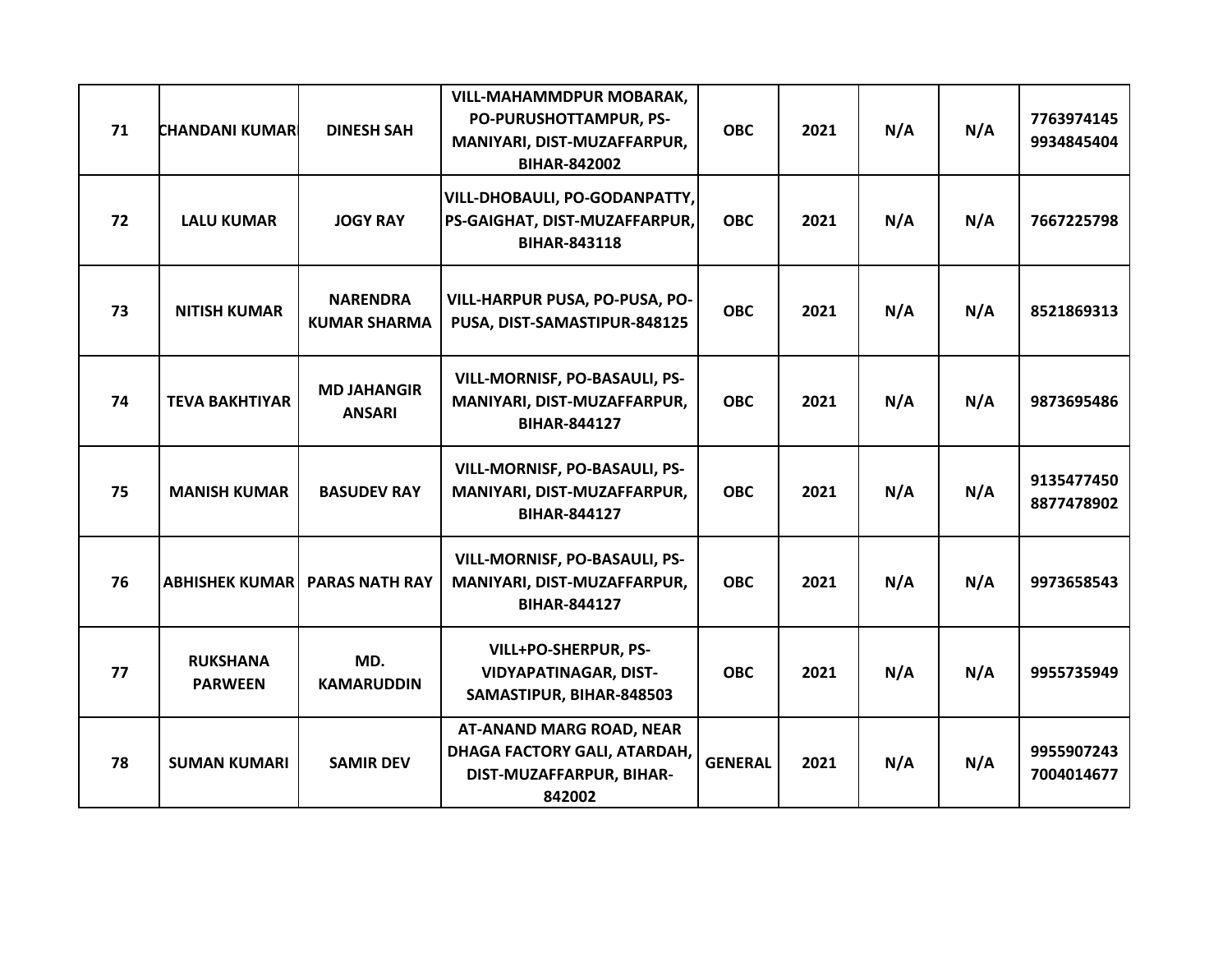| 79 | <b>NEERAJ KUMAR</b>                  | YOGENDRA SINGH                      | VILL-PATIYASAJALAL, PO-<br>MIRZAPUR, PS-AHIYARPUR, DIST-<br><b>MUZAFFARPUR</b>                                | <b>OBC</b>     | 2021 | N/A | N/A | 6206674497               |
|----|--------------------------------------|-------------------------------------|---------------------------------------------------------------------------------------------------------------|----------------|------|-----|-----|--------------------------|
| 80 | <b>SHREE NARAYAN</b><br><b>KUMAR</b> | <b>RAJMANGAL RAY</b>                | VILL-HAMIDPUR, PO-MIRZAPUR,<br><b>PS-AHIYAPUR, DIST-</b><br>MUZAFFARPUR-843103                                | <b>OBC</b>     | 2021 | N/A | N/A | 6202423277<br>7250079161 |
| 81 | <b>NIBHA KUMARI</b>                  | <b>JAWAHAR LAL RAY</b>              | <b>VILL-HAMIDPUR, PO-MIRZAPUR,</b><br><b>PS-AHIYAPUR, DIST-</b><br>MUZAFFARPUR-843103                         | <b>OBC</b>     | 2021 | N/A | N/A | 7903382347<br>7858955824 |
| 82 | <b>KHUSHBOO</b><br><b>KUMARI</b>     | <b>SHAYM KISHOR</b><br><b>MAHTO</b> | <b>VILL-CHAKDAULAT, PO-</b><br>DHOBHAWAN, DIST-PATNA, BIHAR<br>803214                                         | <b>OBC</b>     | 2021 | N/A | N/A | 7079248011<br>6207910802 |
| 83 | <b>TULSHI KUMARI</b>                 | <b>KAMLESH KUMAR</b>                | <b>AT-PUSHP VIHAR COLONY,</b><br>RATWARA, POST-SUSTA, VIA-<br>RAMNA, DIST-MUZAFFARPUR,<br><b>BIHAR-842002</b> | <b>OBC</b>     | 2021 | N/A | N/A | 9608957166<br>9122619768 |
| 84 | <b>SAHISTA NASREEN</b>               | MD.<br><b>MUSTAQUEEM</b>            | C/O-MD. KHADID RAZA, SISAULI,<br>DIST-MUZAFFARPUR, BIHAR-<br>843312                                           | <b>GENERAL</b> | 2021 | N/A | N/A | 932145698                |
| 85 | <b>NIRAJ PASWAN</b>                  | <b>YOGENDRA</b><br><b>PASWAN</b>    | <b>VILL+PO-PATILAR, PS-</b><br><b>CHAUTRAWA, DIST-WEST</b><br>CHAMPARAN, BIHAR-845101                         | <b>SC</b>      | 2021 | N/A | N/A | 7485810906<br>7762972436 |
| 86 | <b>UMAKANT</b><br><b>THAKUR</b>      | <b>LAKSHMI THAKUR</b>               | VILL-NAUWACHAK, PO-MALIKOUR,<br>PS-PUSA, DIST-MUZAFFARPUR,<br><b>BIHAR-848115</b>                             | <b>OBC</b>     | 2021 | N/A | N/A | 9939294089<br>7004225783 |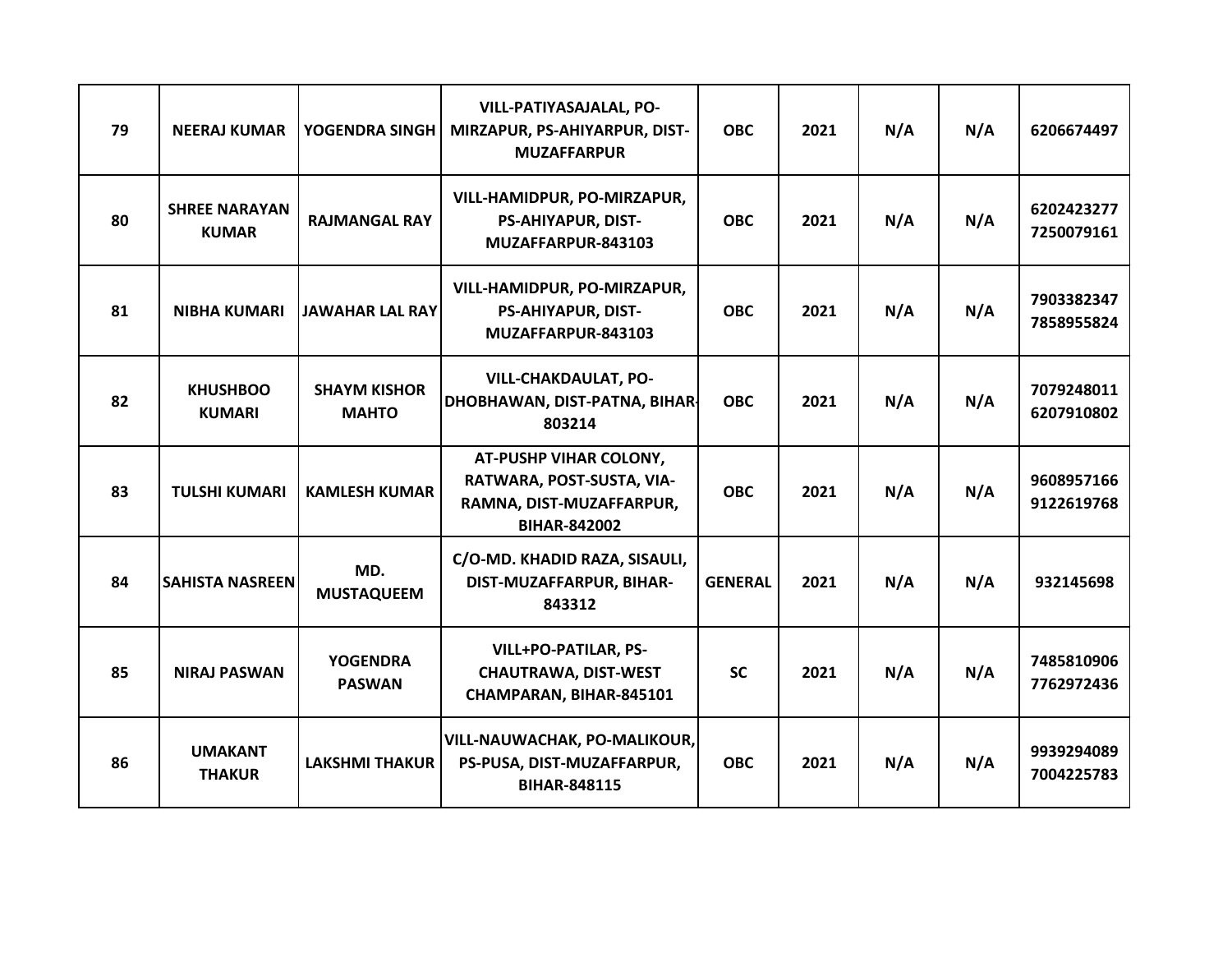| 87 | <b>SUJEET KUMAR</b><br><b>DAS</b> | <b>BAIDYA NATH DAS</b>                  | VILL-NAUWACHAK, PO-MALIKOUR,<br>PS-PUSA, DIST-MUZAFFARPUR,<br><b>BIHAR-848115</b>                                   | <b>SC</b>  | 2021 | N/A | N/A | 8541929011               |
|----|-----------------------------------|-----------------------------------------|---------------------------------------------------------------------------------------------------------------------|------------|------|-----|-----|--------------------------|
| 88 | <b>CHANDAN</b><br><b>KUMAR</b>    | <b>BHOLA THAKUR</b>                     | VILL-SHANKARPUR, PO-TEPRI, PS-<br>PIAR, DIST-MUZAFFARPUR, BIHAR-<br>843115                                          | <b>OBC</b> | 2021 | N/A | N/A | 8789108251               |
| 89 | <b>AVINASH KUMAR</b>              | <b>MADHUSUDAN</b><br><b>THAKUR</b>      | VILL-NAUWACHAK, PO-MALIKOUR,<br>PS-PUSA, DIST-MUZAFFARPUR,<br><b>BIHAR-848115</b>                                   | <b>OBC</b> | 2021 | N/A | N/A | 9162426789<br>9693291875 |
| 90 | <b>CHANDANI</b><br><b>KUMARI</b>  | <b>RAJ KISHOR</b><br><b>MAHTO</b>       | D/O- RAJKISHOR MAHATO, WARD<br>NO.-13, DHARMPUR JARANG, PO-<br>JARANG RAMPUR, DIST-VAISHALI,<br><b>BIHAR-844123</b> | <b>OBC</b> | 2021 | N/A | N/A | 9931473369<br>8102564755 |
| 91 | <b>RISHIKESH</b>                  | <b>SHIV SHANKAR</b><br><b>CHOUDHARY</b> | <b>NAGENDRA NAGAR LANE NO.-03,</b><br>MITHANPURA BELA ROAD, DIST-<br>MUZAFFARPUR, BIHAR-842002                      | <b>SC</b>  | 2021 | N/A | N/A | 7903028965<br>7070226021 |
| 92 | <b>PANKAJ KUMAR</b>               | <b>SHIV SHANKAR</b><br><b>CHOUDHARY</b> | <b>NAGENDRA NAGAR LANE NO.-03,</b><br>MITHANPURA BELA ROAD, DIST-<br>MUZAFFARPUR, BIHAR-842002                      | <b>SC</b>  | 2021 | N/A | N/A | 6202742774<br>9031149919 |
| 93 | <b>UMESH KUMAR</b>                | <b>RAM PRASAD DAS</b>                   | AT+PO-DIGHRA, PS- SADAR, DIST-<br>SAMASTIPUR, BIHAR-848115                                                          | <b>SC</b>  | 2021 | N/A | N/A | 9006452091<br>6239172014 |
| 94 | <b>AMBIKA KUMARI</b>              | <b>LALBABU YADAV</b>                    | VILL-NAYAGAON, PO+PS-AURAI,<br>DIST-MUZAFFARPUR, BIHAR-<br>843312                                                   | <b>OBC</b> | 2021 | N/A | N/A | 8409474378<br>7352488759 |